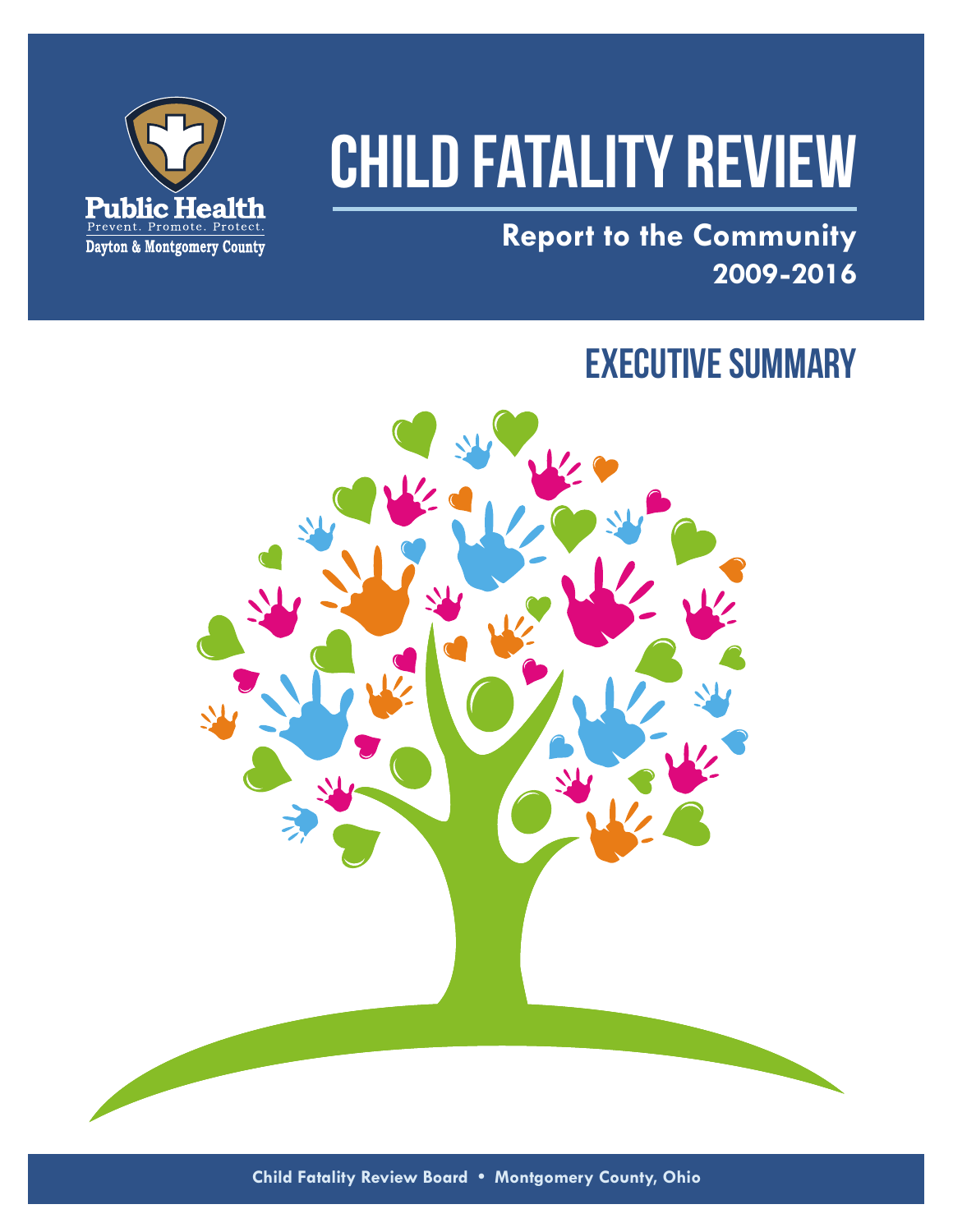Dear Community Member:

This *Executive Summary* highlights findings from the Montgomery County Child Fatality Review Board's sixth *Report to the Community.* Montgomery County began reviewing the deaths of its children in 1997. The report is an evaluation of child deaths occurring in the years 2009 through 2016 and provides cumulative data from 1997 through 2016.

A comprehensive, multidisciplinary review is completed for every death of a child residing in Montgomery County. The results of these reviews are shared annually with the State of Ohio and are contained in the final report. What cannot be captured in this summary is the great loss and sorrow to family, friends and community when a child death occurs. We continue to examine the factors contributing to these children's deaths, so that we may improve our understanding of how to prevent them.

I wish to express my sincere appreciation to those individuals who volunteer time from their already demanding schedules to serve on the committees associated with the Child Fatality Review Board. These professionals truly make a difference in the lives of the children and families in our community.

We hope the information presented in this summary report motivates you to review the full report at **www.phdmc\final report.** Please share this information with others who have a role in improving the health of children in Montgomery County. No one organization, department, or policy can solve the complex social problems we face as a society. We encourage our community to work collectively to solve the issues we face. By doing so, we will give our children the best opportunity at a safer and healthier future.

Sincerely,

Jeg Alogser

Jeffrey A. Cooper, MS, Chair Montgomery County Child Fatality Review Board

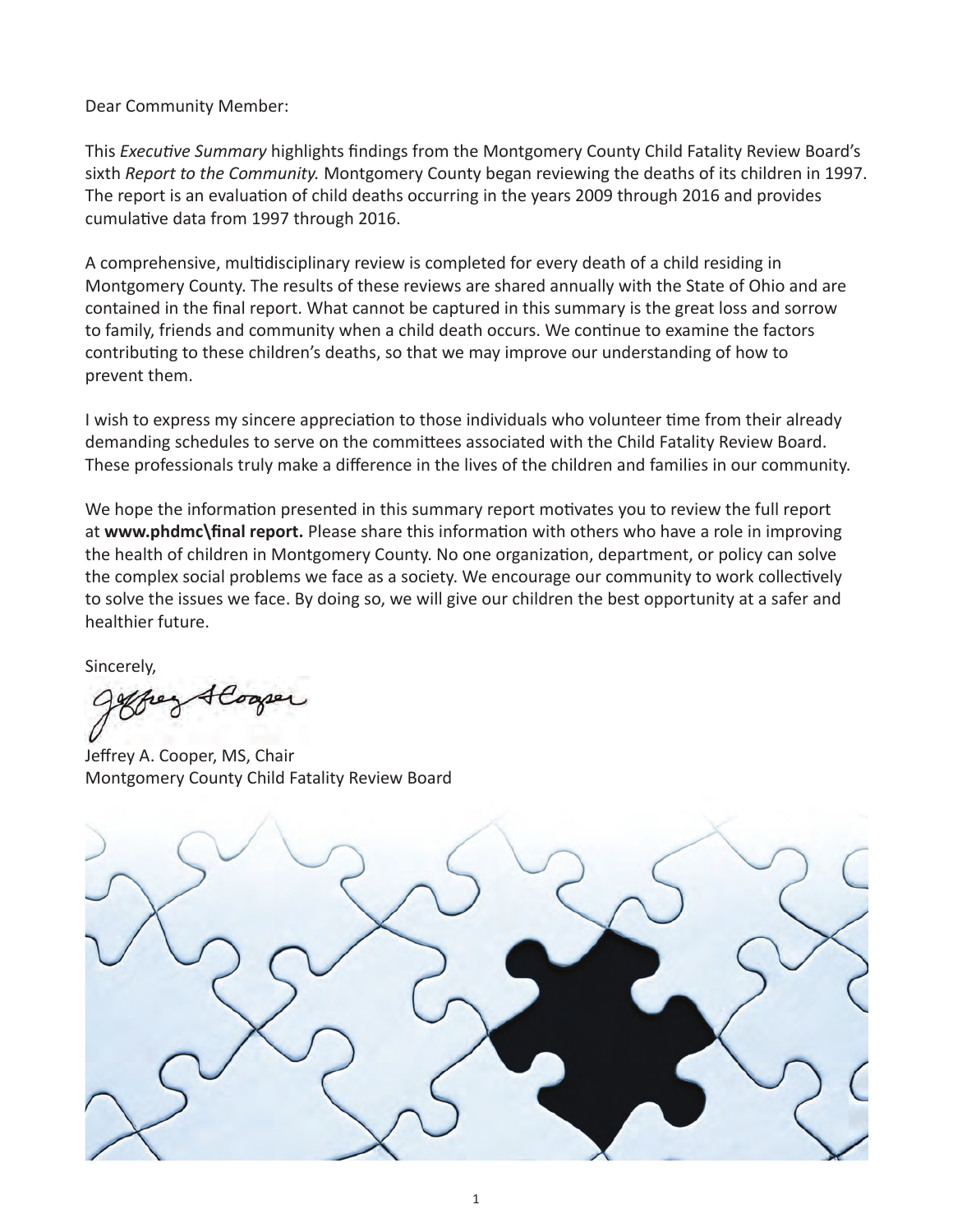#### **Introduction**

The *Report to the Community* examines data concerning child deaths within Montgomery County in a variety of ways. Analyses were conducted by sex, race, age group, manner, cause, and preventability. Additionally, more in-depth analyses on infant mortality were conducted. The full report which is available online at www.phdmc.org:

- Reviews 2009-2016 child death data;
- Reviews 1997-2016 cumulative data (over 1,600 Montgomery County child deaths have been reviewed); and
- Provides observations in comparison to Ohio and urban Ohio counties.

In 1997, a voluntary initiative was established in Montgomery County to review the deaths of all children under the age of 18. This effort established a multi-disciplinary team of experts to conduct these reviews. In 2000, Ohio enacted House Bill 448 mandating that counties conduct child fatality reviews. The Montgomery County Board of County Commissioners named the original volunteer team as the official members of the Child Fatality Review Board (CFRB). The mission of the group is to prevent future child deaths by identifying and documenting risk factors for child deaths and by supporting the development of interventions and services designed to reduce those risk factors.

The CFRB encompasses multiple child-serving organizations. These leaders promote the cooperation, collaboration, and communication within their agencies that allow the child death review process to work in Montgomery County. The CFRB approves the work and recommendations of the Child Death Prevention Committee and the Child Death Review Committee.

Representatives from several of these organizations meet monthly as the Child Death Review Committee to review the death of every child who resided in Montgomery County. During these case review discussions, the known facts of each death are shared by all participating agencies with specific information in relation to the child's death. Confidentiality of each agency's information is respected. Specific data are collected in a local, confidential database to develop an understanding of the causes and incidence of child deaths and to help identify trends and patterns. Appropriate data are shared with the Child Death Prevention Committee for further evaluation. The data are also reported to the state of Ohio in aggregate and were used by the Report Writing Group in writing the report.

#### 45354 **BUTLER Total child deaths**  Phillipsburg Union 45322 45377 **CLAY**<br>TOWNSHIP **from 2009-2016** Engle Vandalia 砸 Clayton Huber Heights<br>45424 45315 **Rrookville** 45414 **593** 45309 45416 45405 45426 **PERRY**<br>TOWNSHIP 45404 45406 45381 diversi **Days** 45431 **Overall Child**  33 New Lebanon 45417 **Death Rate JACKSON**<br>TOWNSHIP **from 2009-2016** 45418<br>Moraine 45325 Kettering Farmersville 45429 45440 **West Carrollton 61.4 deaths per 100,000**  Miar Germantoy **Centerville GERMAN**<br>TOWN SHIP 45432 WASHINGTON<br>TOWNSHIP 45327 **MIAMI**<br>TOWNSHIP 45458 **children 0-17 years** Rate per 100,000 (0-17yrs.)  $\leq 30.0$   $\leq 50.0$  $\le$  100.0 > 100.0 Less than 5 deaths  $= 70.0$

#### **Overall Child Deaths and Mortality Rates**

#### **Average Annual Child Death (0-17 years) Rates by Zip Code Montgomery County, 2009-2016**

This map shows child death rates (per 100,000 0-17 years) by zip code of residence. The darker the zip code, the higher the rate.

Zip code 45405 accounted for only 4% of the child population, but had the highest child death rate (136.8 per 100,000); twice as high as Montgomery County's (61.4).

Note: Rates are not calculated for zip codes with less than five deaths due to unreliable data.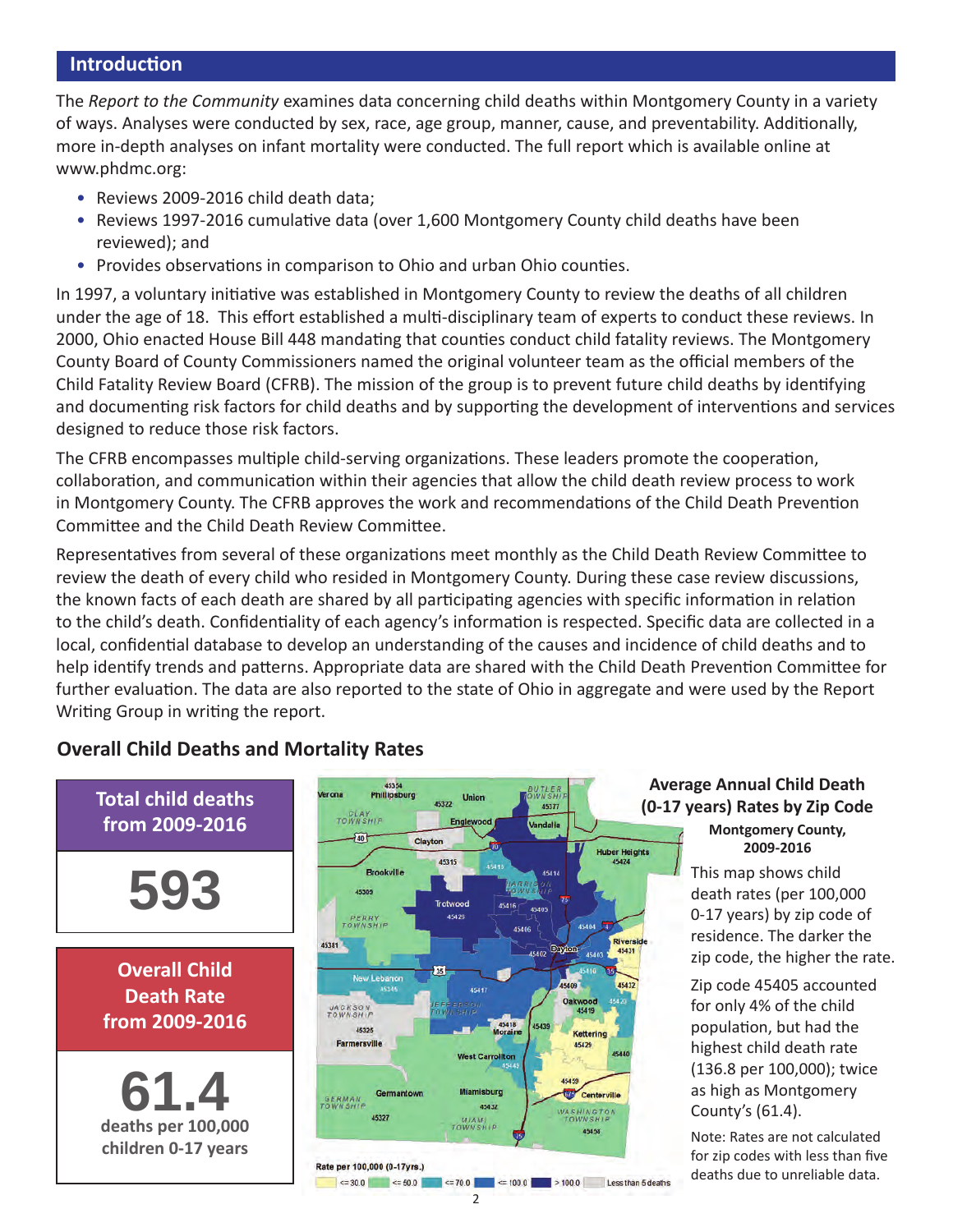#### **Child Deaths by Demographic Characteristics: Age, Race, and Sex**

The Montgomery County CFRB reviewed the deaths of 593 children who died between 2009-2016. Child deaths are sentinel events signaling a need for investigation or response. Reviewing these deaths by demographic characteristics such as age, race, and sex allows for the identification of disparities that may exist.

The Montgomery  $C_{\rm F}$  reviewed the deaths of 593 children who died between 2009-2016. Child deaths are viewed the deaths are viewed to  $593$ 



**Figure 1. Reviews of Child Deaths by Age, 2009-2016 (n=593) Child Deaths by Age, 2009-2016 (n=593)**

#### $T_{\rm eff}$  majority (69 percent) of cases reviewed were infant deaths. On the infant deaths of the infant deaths,  $68$  cm in  $68$  cm in  $68$  cm in  $68$  cm in  $68$  cm in  $68$  cm in  $68$  cm in  $68$  cm in  $68$  cm in  $68$  cm in **Child Deaths by Age**

**Background**

- In Montgomery County, most (69%) child deaths were infants (<1 year of age), which is similar to the death in Montgomery County, most (39%) since accurs were mainted (SE) year or age), which is similar to the state<br>state (68%). More than half (57%) of Montgomery County's infant deaths were to babies less than state (00%). Wore
- **•** Montgomery County had a higher percentage of deaths to children 1-9 years of age (18%) compared to the state (15%).

#### **Child Deaths by Race and Sex**

- The number of Black and White child deaths was nearly the same (270 vs. 275).
- In Montgomery County, 24% of the general child population were Black, however Black children accounted for 46% of the total deaths reviewed.
- In Montgomery County, 51% of the general child population were males, however male children accounted for 58% of the total deaths reviewed.



**Child Deaths by Race**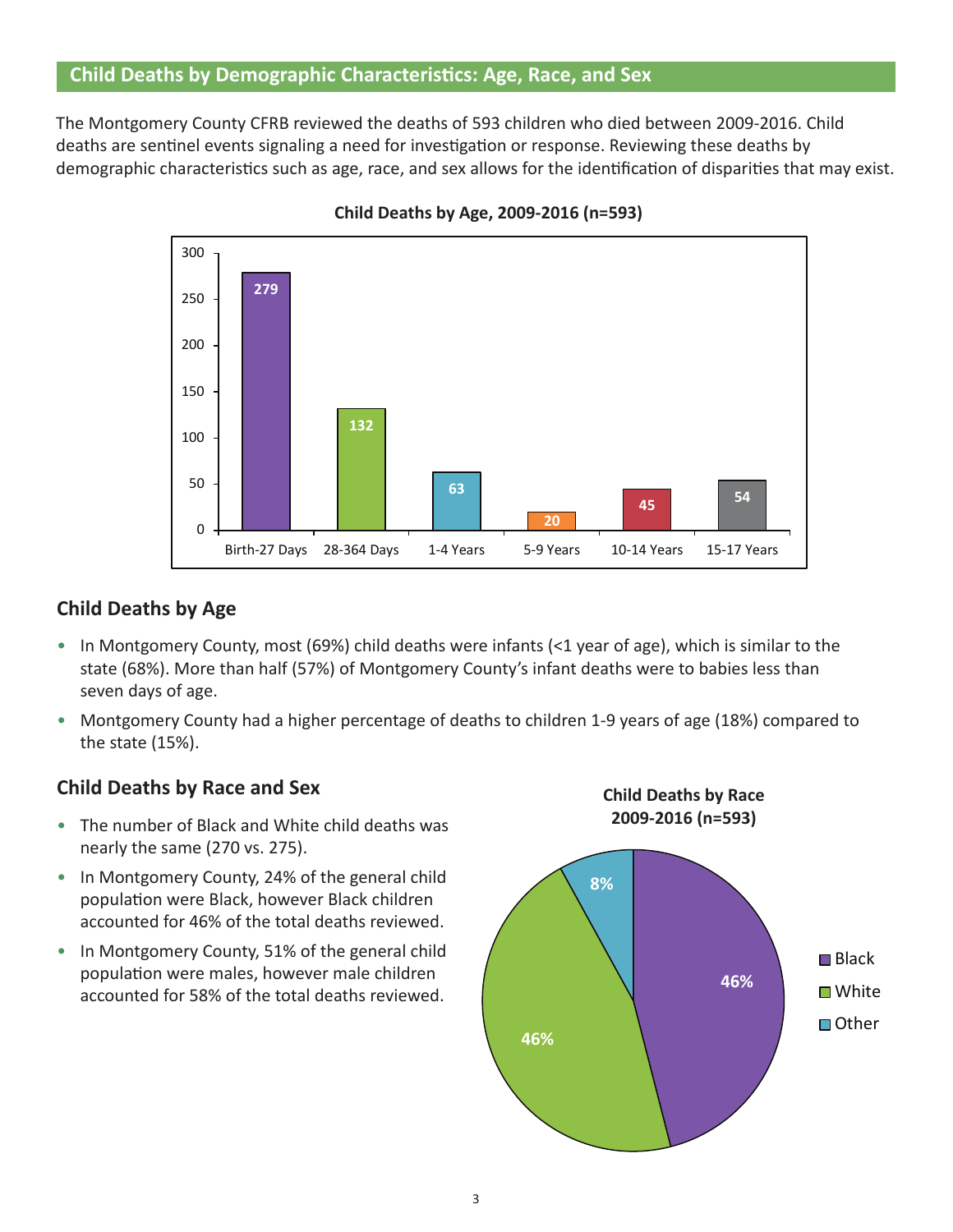#### **Manner of Death**

Manner of death is a classification of deaths based on the circumstances surrounding a cause of death and how the cause came about. The five manner of death categories on the Ohio death certificate are natural, essuem, nonneles, suicide, and directemmies, anthour, periumginon acame seing renercy, on isocial accident, homicide, suicide, and undetermined/unknown/pending. For deaths being reviewed, CFR boards were classified as follows:

- Sixty-nine percent (406) were natural deaths.
- Seventeen percent (103) were accidents.
- Seven percent (41) were of an undetermined or unknown manner or pending review (labeled "other" in the chart to the right).
- Four percent (26) were homicides.
- Three percent (17) were suicides.



#### **Manner and Cause of Death**

may not match the death certificate. For 2009-2016, the causes of death have been classified by their manner CFR boards select the cause of death category that allows the most information about the circumstances of the death to be recorded in the data system, with a focus on prevention. The cause of death category selected of death.



Perinatal conditions accounted for the largest number (227 cases, 56%) of natural child deaths. Sleep-related suffocation deaths accounted for the largest proportion (42% of cases) of accidental child deaths.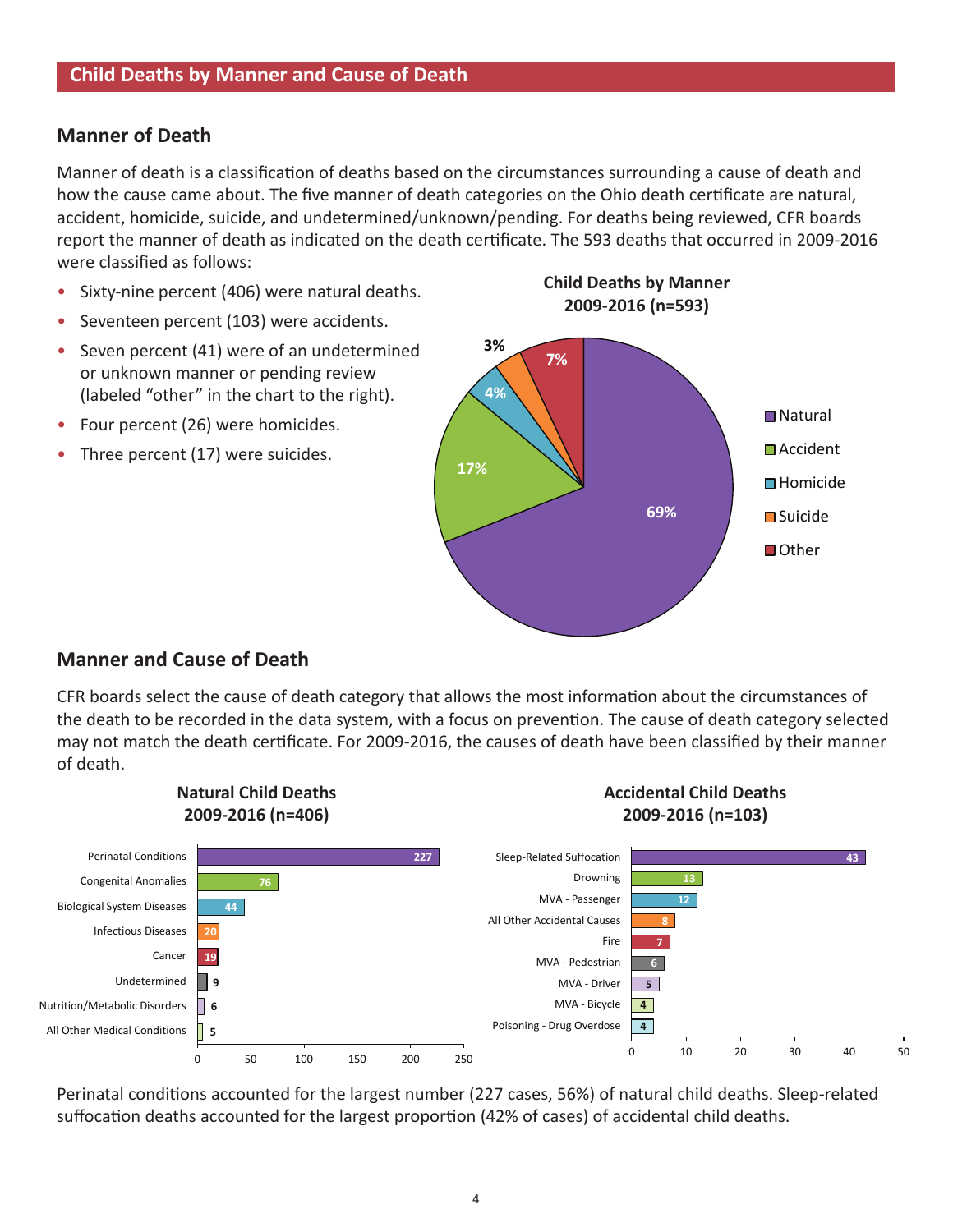#### **Child Deaths by Preventability**

The Ohio Administrative Code defines preventable as, "the degree to which an individual or community could have reasonably done something that would have changed the circumstances that led to the child's death."

- In general, deaths are more often ruled preventable as the child's age increases.
- Two out of three deaths to children 15 to 17 years of age were preventable.



### **Montgomery County, 2009-2016 Preventable Child Deaths by Age**

## **Key Findings and Recommendations**

#### *Demographics*

- Most (69%) child deaths for Montgomery County were deaths to infants (<1 year of age). Of the infant deaths, more than half (57%) were less than seven days of age.
- Across comparison counties and Ohio, infants (<1 year) represented the largest portion of child deaths. Montgomery County had a higher percentage of child deaths 1 to 9 years of age than comparison counties and the state.
- Black children die at a disproportionately higher rate than White children.

#### *Manner*

• Most child deaths for Montgomery County and Ohio were natural deaths.

#### *Cause of Death*

- Most (79%) infant (<1 year) deaths were due to medical causes; prematurity/low birth weight accounted for half (50%) of all medical causes of death.
- External causes of death were higher among children 1 to 4 years (52%) and 15 to 17 years of age (70%).
- Medical causes of death were higher among children 5 to 9 years (65%) and 10 to 14 years of age (59%).

#### *Preventability*

• At least one out of every four child deaths in Montgomery County could have been prevented.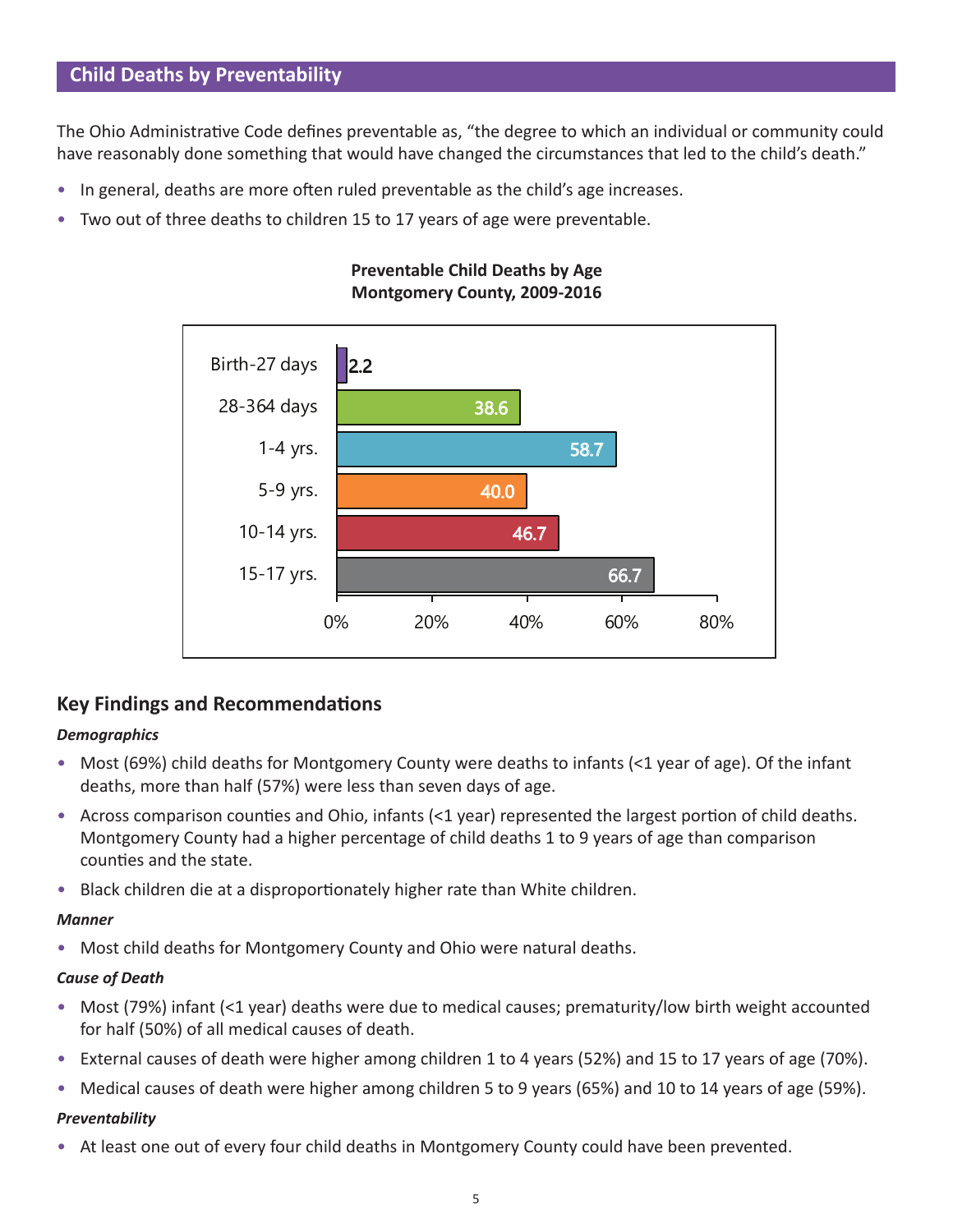#### **Review of Comparison Data**

- Overall, Montgomery County's child death rates are consistent with state and comparison counties. Montgomery County had a higher percentage (18%) of child deaths 1 to 9 years of age than other comparison counties (Cuyahoga: 11%, Franklin: 14%, Mahoning: 6%) and the state (15%).
- Montgomery County had a lower percentage of White child deaths (42%) compared to the state (60%).
- Montgomery County had the third highest percentage (6%) of child deaths due to homicide compared to other counties (Mahoning: 9%, Franklin: 7%, Cuyahoga 6%) and the state (3%).

#### **Key Recommendations**

The purpose of Child Fatality Review (CFR) is to reduce the incidence of preventable child deaths. Through the process of local reviews, communities acknowledge that the circumstances involved in most child deaths are too complex and multidimensional for responsibility to rest within a single agency. This report acknowledges the collaborative work that has been done to prevent child deaths, and encourages more. It is only through continued collaborative work that we can hope to improve the health and lives of our children.

Based on the findings from this report, the CFRB identified four areas of focus – prematurity, preventable child deaths, tobacco use, and health equity. In addition, the CFRB is making the following key recommendations: